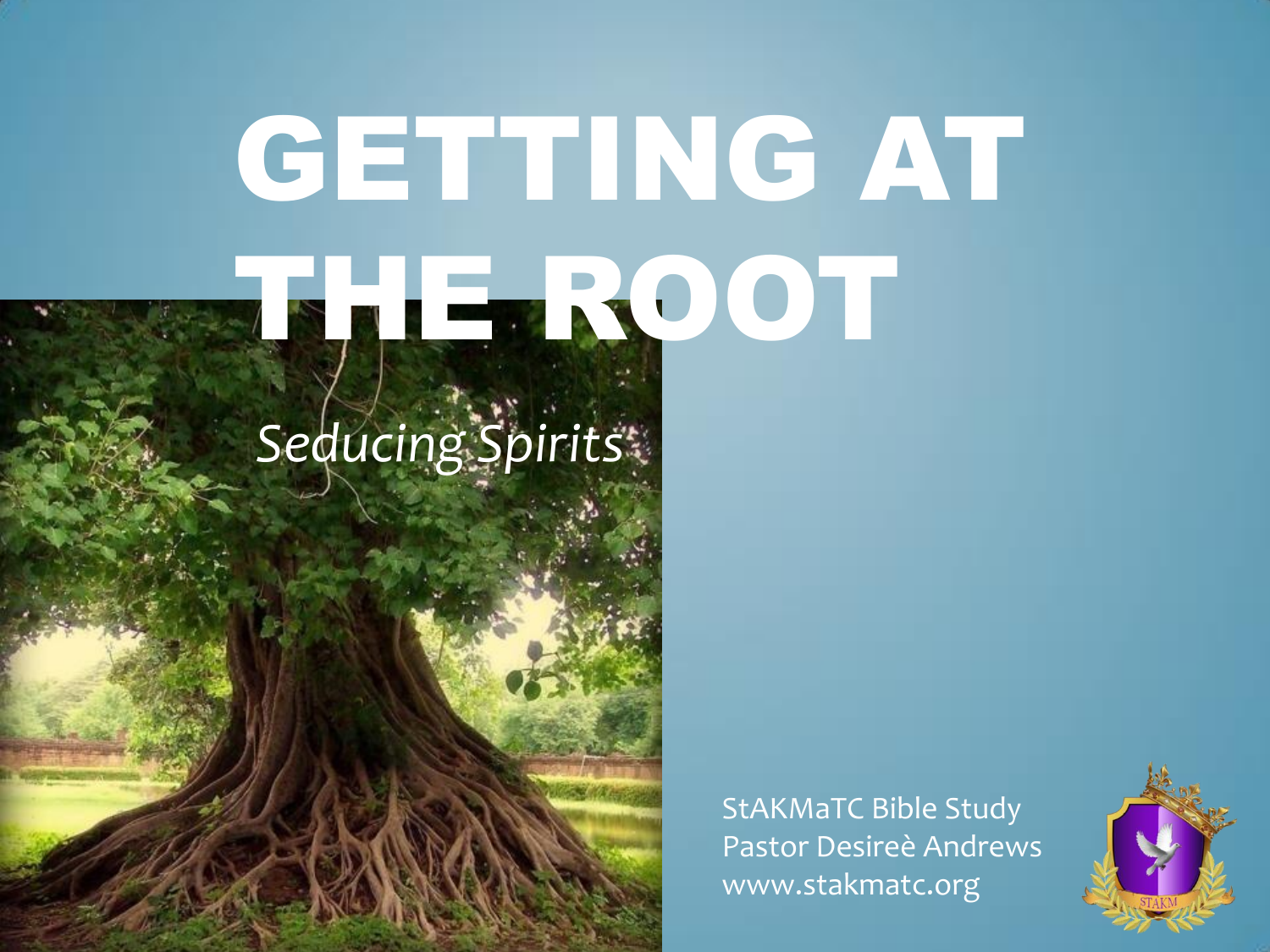### 1 Timothy 4:1 - 4 (KJV) The Great Apostasy

- Now the Spirit speaketh expressly, that in the latter times some shall depart from the faith, giving heed to seducing spirits, and doctrines of devils;
- **<sup>2</sup>** Speaking lies in hypocrisy; having their conscience seared with a hot iron;
- **<sup>3</sup>** Forbidding to marry, and commanding to abstain from meats, which God hath created to be received with thanksgiving of them which believe and know the truth.
- **<sup>4</sup>** For every creature of God is good, and nothing to be refused, if it be received with thanksgiving: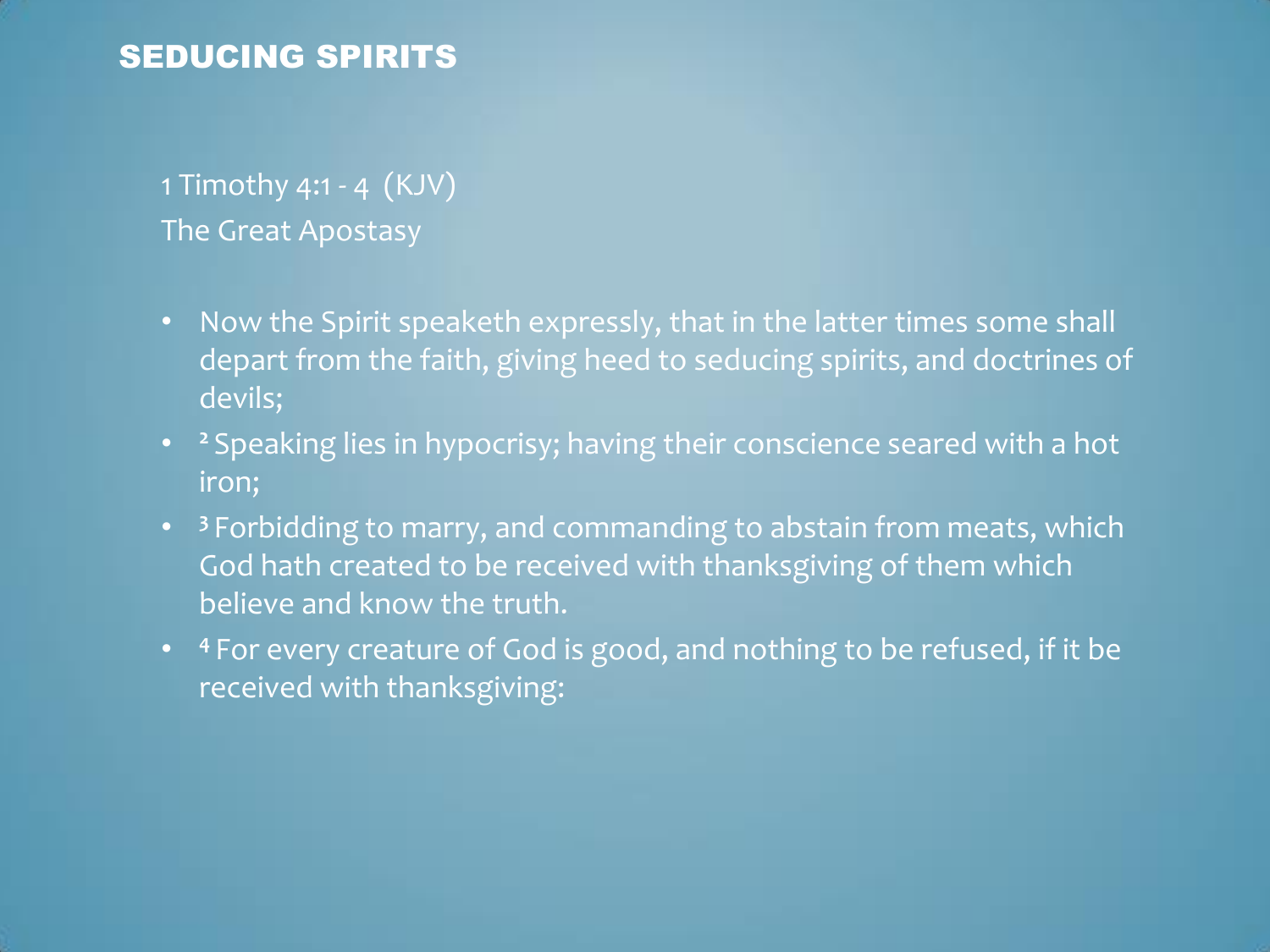#### 1 Timothy 4:1 (KJV)

Now the Spirit speaketh expressly, that in the latter times some shall depart from the faith, giving heed to seducing spirits, and doctrines of devils;

- The latter times spoken of here in scripture began with the resurrection of Jesus and will continue until His return at which time He Will set up His Kingdom and judge all humanity. \*Life Application Study Bible
- This is what is referred to as "The Great Apostasy." Apostasy is a total desertion of or departure from one's religion, faith, principles, party, cause, etc.
- We see this happening more and more as the hearts and minds of men are being turned from God to other so-called religions of peace, enlightenment, or inclusiveness.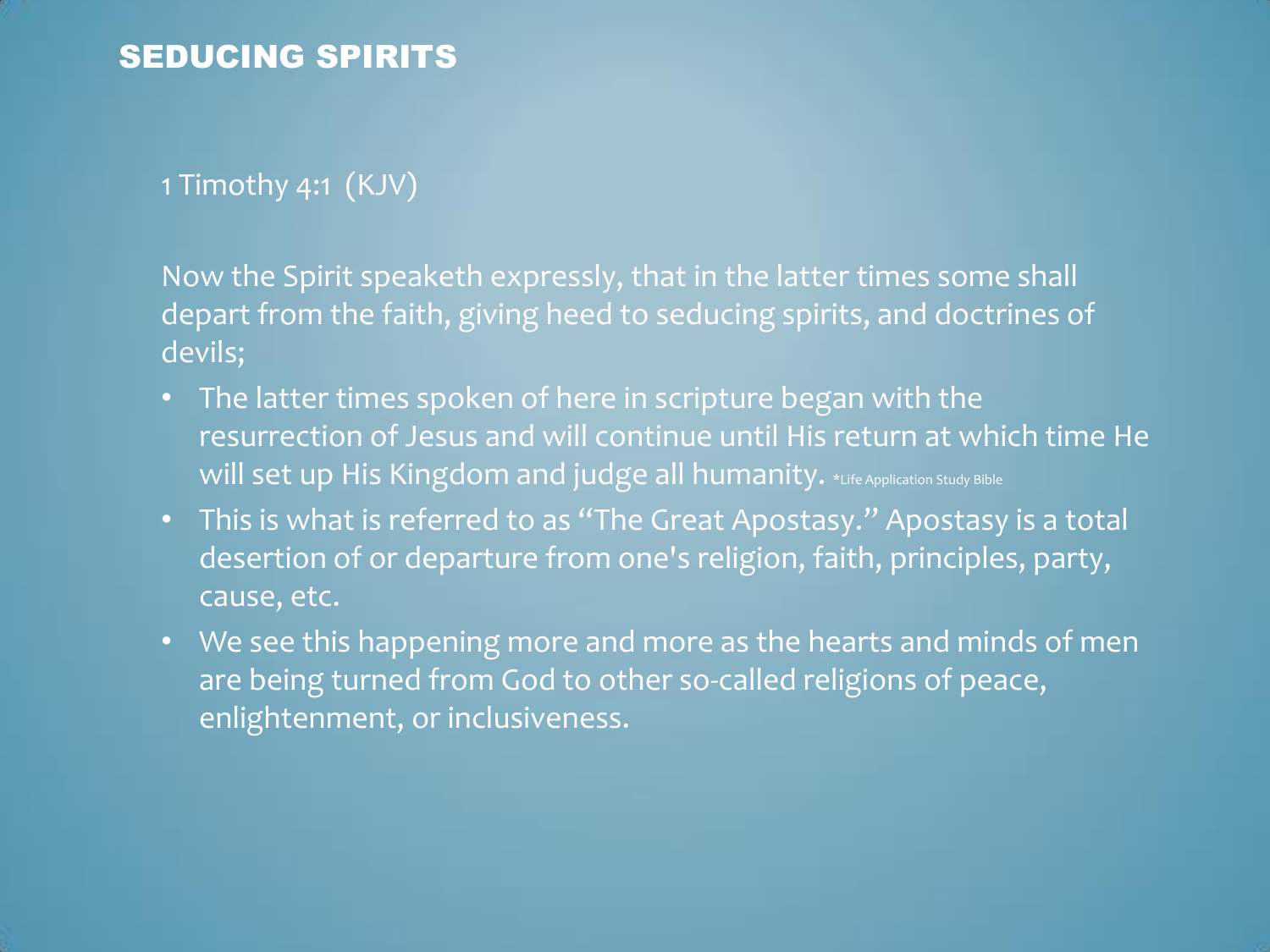#### 1 Timothy 4:1 (KJV)

Now the Spirit speaketh expressly, that in the latter times some shall depart from the faith, giving heed to seducing spirits, and doctrines of devils;

- The Holy Spirit is speaking for a particular or specific purpose. It is important for us to know and understand what that purpose is.
- What is the purpose of the Spirit speaking?
- From this first verse of scripture, underline or point out, what the specific purpose entail.
- How do you think we do this?
- What would be an example of "seducing spirits?"
- What would be an example of "doctrines of devils?"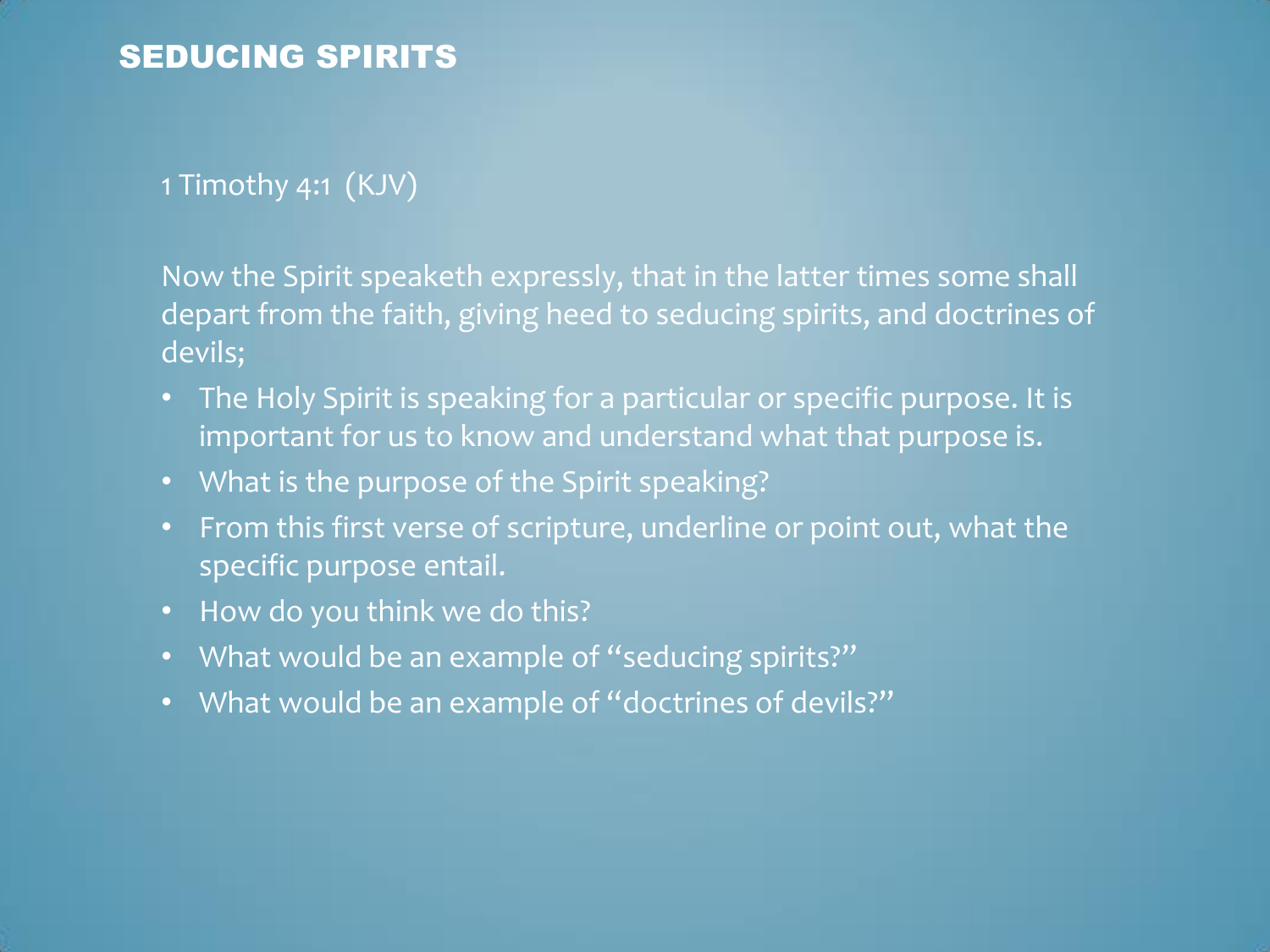#### 1 Timothy 4:2 (KJV)

Speaking lies in hypocrisy; having their conscience seared with a hot iron;

- What would be an example of someone speaking lies in hypocrisy?
- What does, "having their conscience seared with a hot iron" mean?
- We are to give all the more earnest heed to sound doctrine. If we are not careful, we will fall prey to these things and be led astray. As believers, we are to quickly respond to false teachings that are being promoted.
- Anything that comes to dilute (water down) or sugar coat (add pleasantries) the Word of God we are to reject immediately. If we entertain it we can be sucked into the temptation.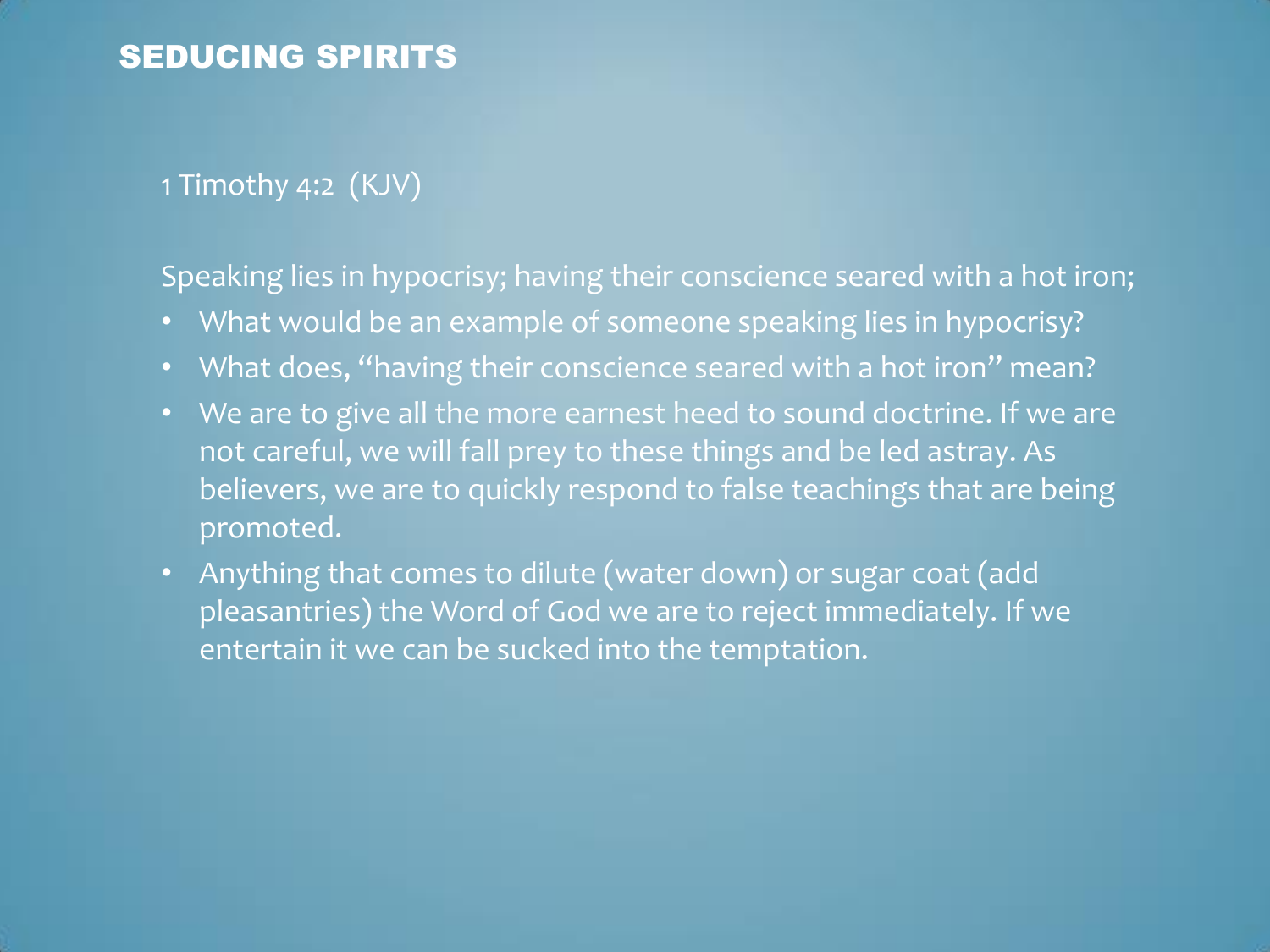1 Timothy 4:3 (KJV)

Forbidding to marry, and commanding to abstain from meats, which God hath created to be received with thanksgiving of them which believe and know the truth.

- When we are subjected to doctrines put out by man we are sometimes unnecessarily depriving ourselves of things God intended for us to enjoy.
- God ordained marriage and therefore there is nothing wrong with being married. God never said priests were not to marry. There may have been certain men in the Bible who did not marry but it was not because God forbade them to do so.
- Some meats God did command us not to eat but He did not forbid eating *all* meats.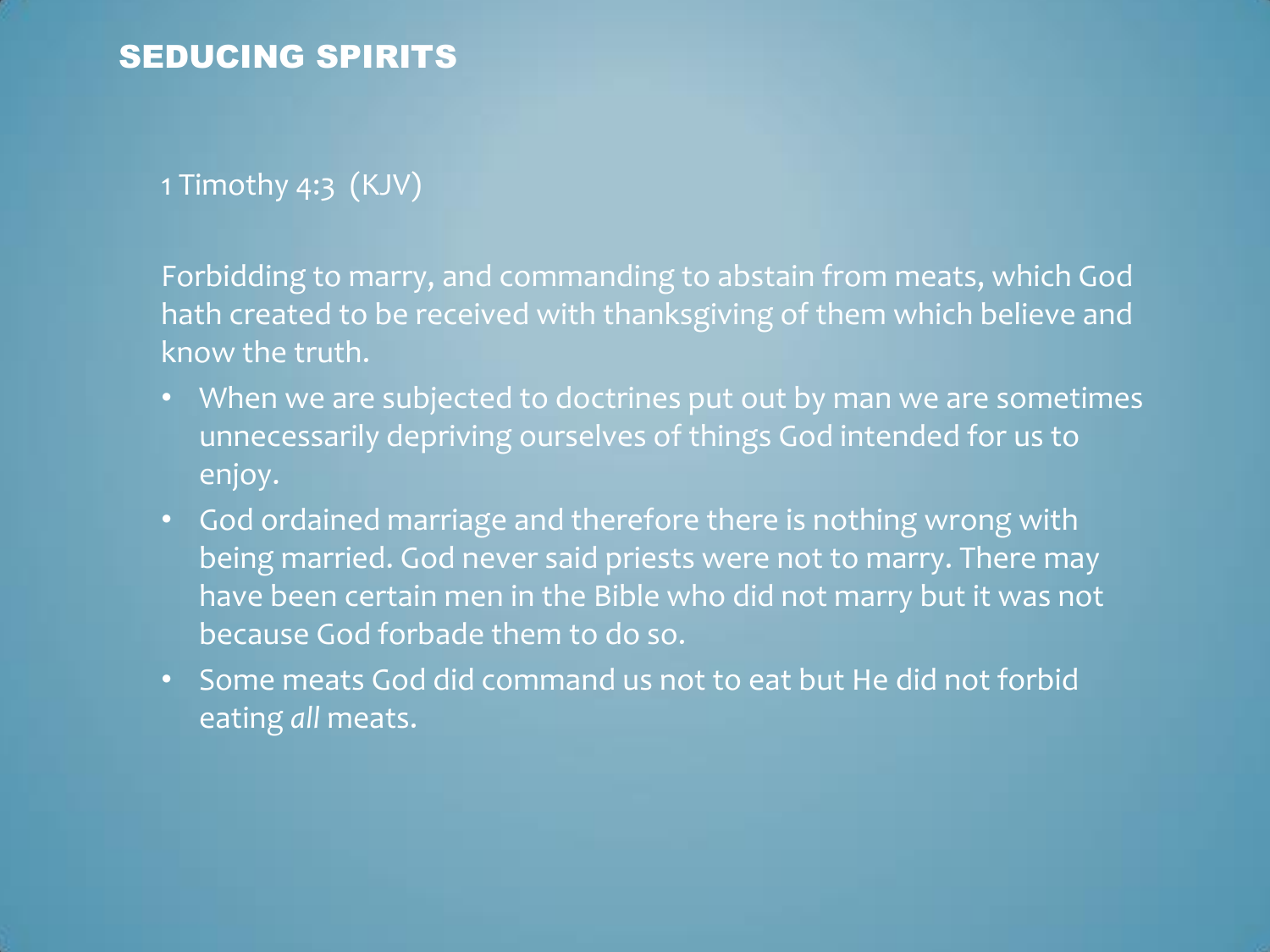#### 1 Timothy 4:4 (KJV)

For every creature of God is good, and nothing to be refused, if it be received with thanksgiving:

- Again, God gives us things to enjoy. This does not mean we should abuse them but we are to enjoy them.
- God gives us the gift of good food. How can we at times abuse this gift?
- God gives us the gift of love. How can we at times abuse this gift?
- God gives us the gift of life. How can we at times abuse this gift?
- We should ask for God's blessing on His created gifts that give us pleasure and thank Him for them. \*Life Application Study Bible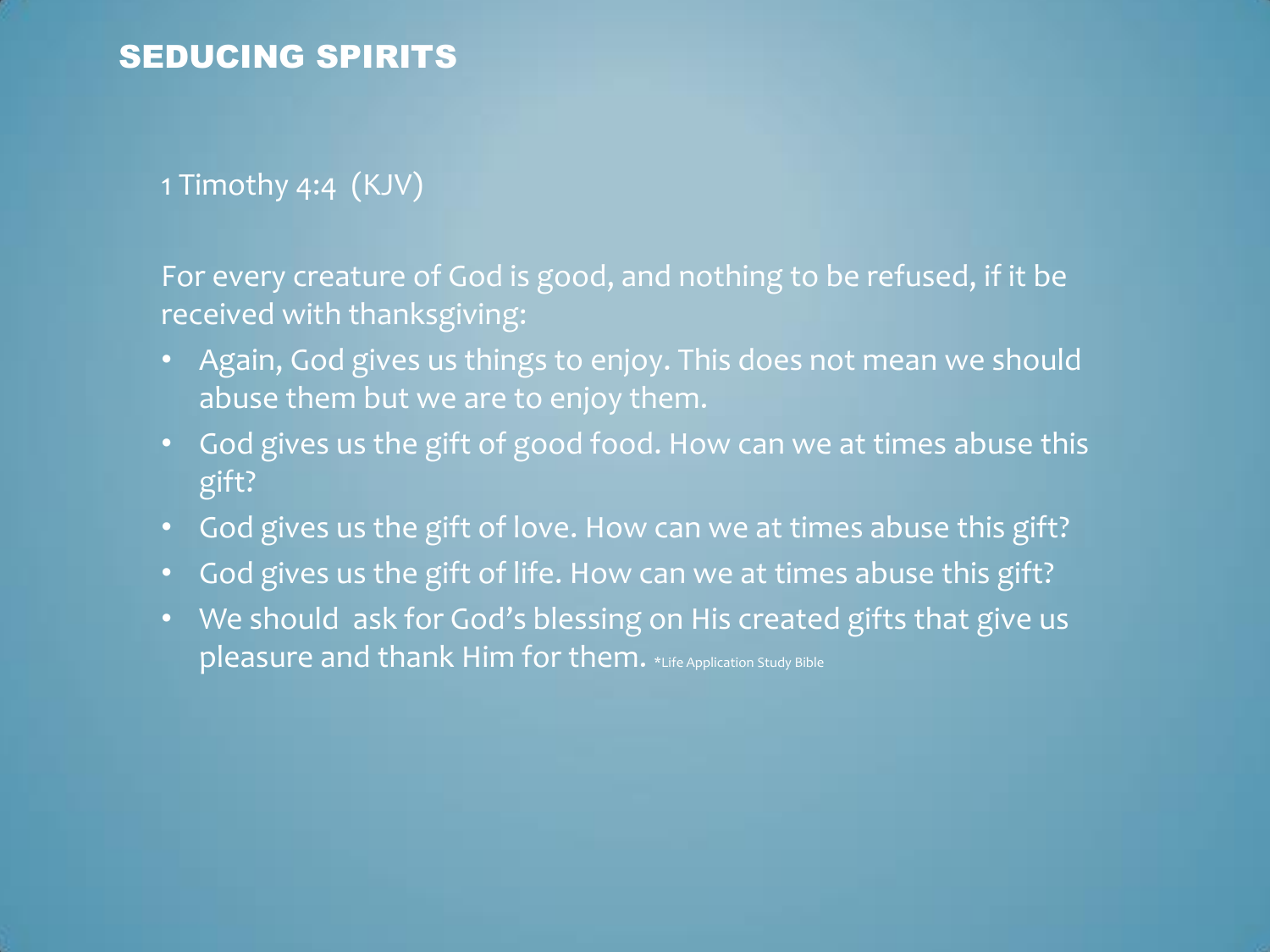#### 1 Timothy 4:1 - 4 (KJV)

- This passage of scripture lets us know that there are seducing spirits. These seducing spirits are the root spirits that mask other spirits.
- What other spirits do you think are associated with seducing spirits?
- How do these spirits work together to strengthen each other?